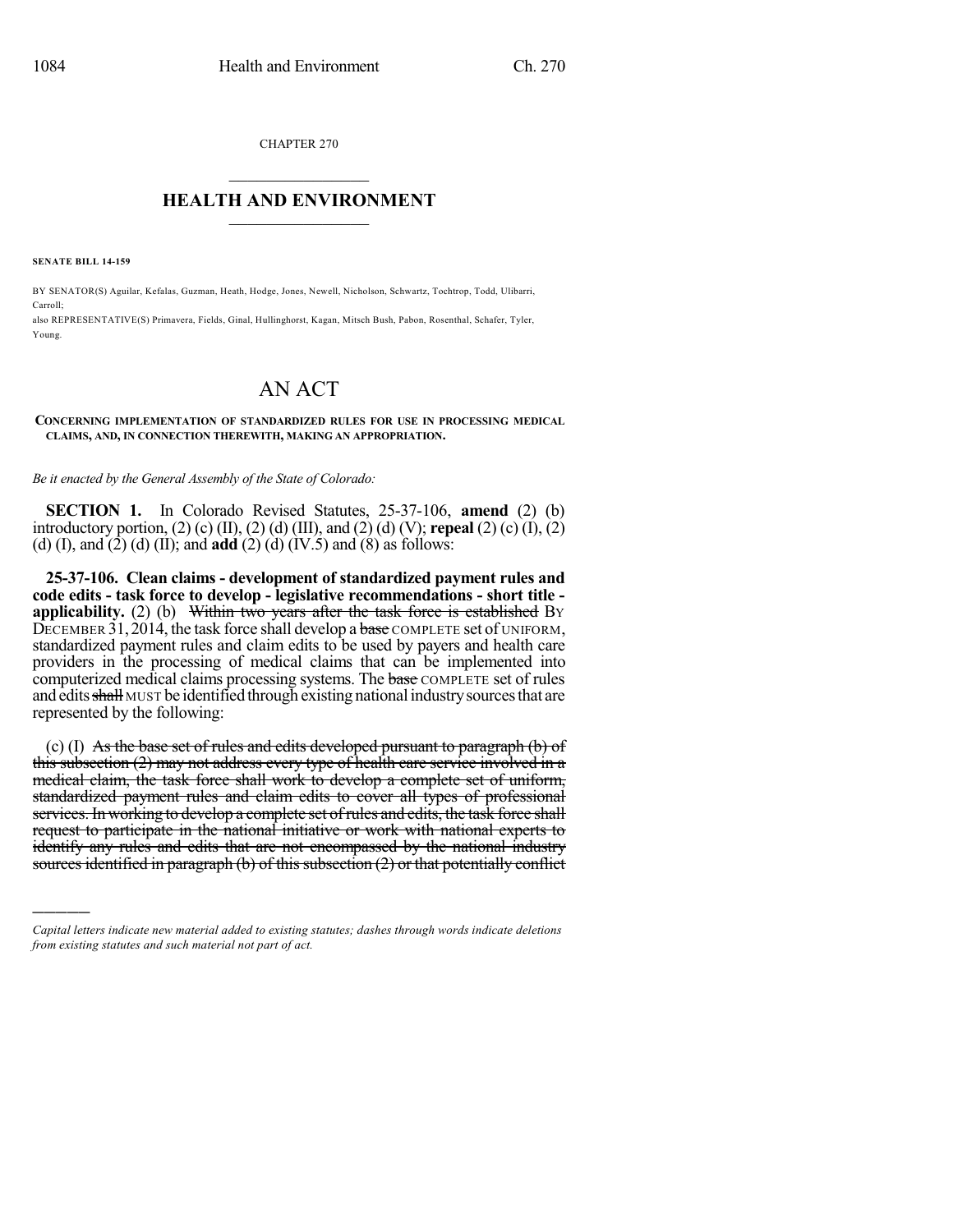with each other. Additionally, the task force shall consider the CMS medically unlikely edits and commercial claims editing systems that source their edits to national industry sources on a code and code edit pair level in order to create a complete set of payment rules and claim edits.

(II) In developing a complete set of uniform, standardized payment rules and claim edits, the task force shall consider standardizing the following types of edits, without limitation:

- (A) Unbundle PROCEDURE TO PROCEDURE;
- (B) Mutually exclusive ADD-ON;
- (C) Multiple procedure reduction;
- (D) Age;
- (E) Gender;
- (F) Maximum Frequency; per day;
- (G) Global surgery days PROCEDURE DAYS/PACKAGE;
- (H) Place of service;
- (I) Type of service NEW PATIENT;
- (J) Assistant at surgery;
- $(K)$  Co-surgeon Co-surgery;
- (L) Team surgeons SURGERY;
- (M) Total, Professional or AND technical splits COMPONENT;
- (N) Bilateral procedures;
- (O) Anesthesia; services; and
- (P) The effect of CPT and HCPCS modifiers on these edits; as applicable.
- (Q) GLOBAL MATERNITY;
- (R) LABORATORY REBUNDLING;
- (S) MULTIPLE ENDOSCOPY REDUCTION;
- (T) MULTIPLE E/MS ON THE SAME DAY;
- (U) PROCEDURE TO MODIFIER VALIDATION;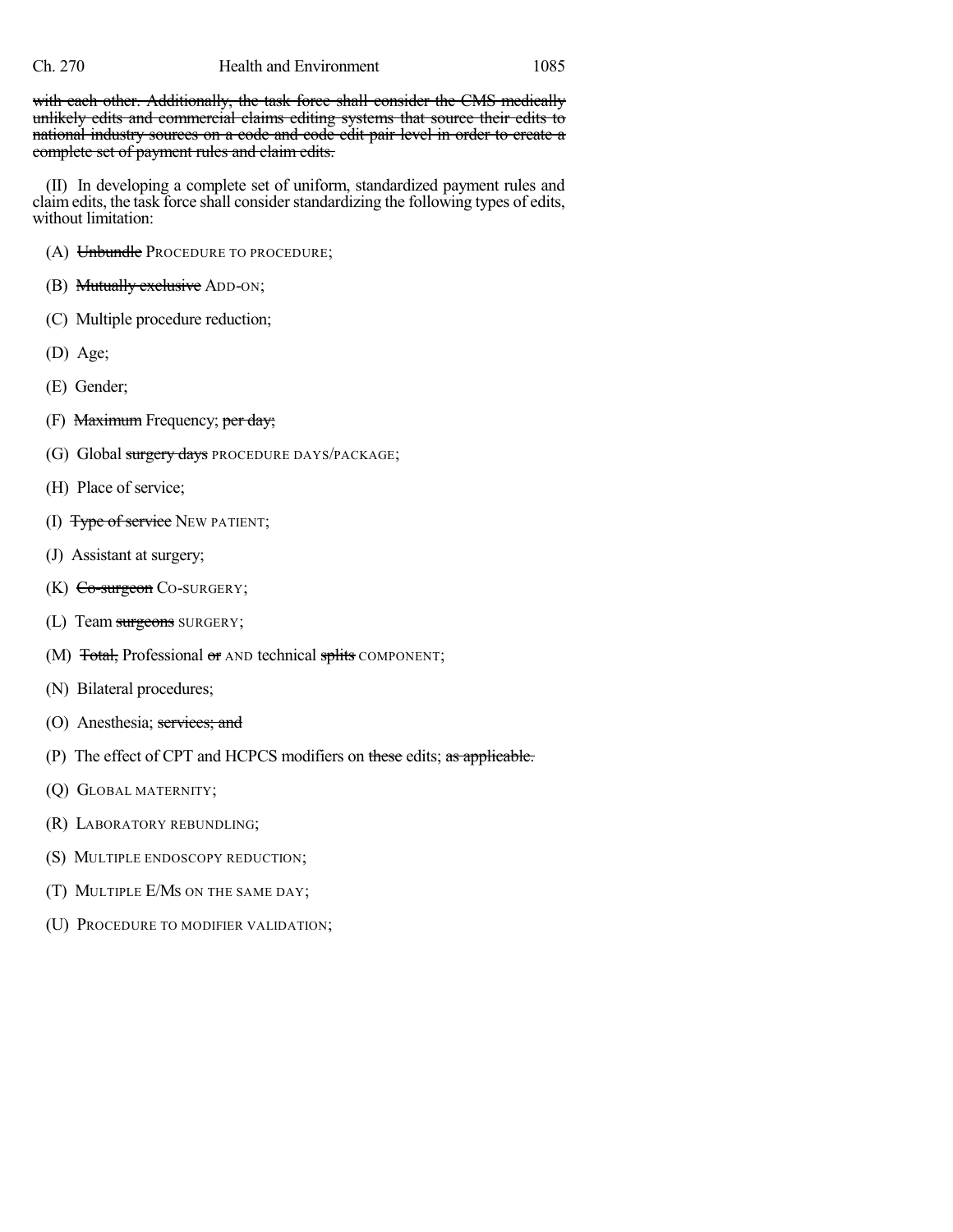(V) REBUNDLED; AND

(W) BUNDLED.

(d) (I) The task force shall submit a report and recommendations concerning the set of uniform, standardized payment rules and claim edits to the executive director of the department of health care policy and financing and the health and human services committees of the senate and house of representatives, or their successor committees, by November 30, 2012, and shall present its report and recommendations to a joint meeting of the said health and human services committees by January 31, 2013.

(II) If, at the time the task force submits its report, the national initiative has reached consensus on a complete or partial set of standardized payment rules and claim edits that the task force determines to be in the best interests of Colorado, the task force shall recommend that standardized set of payment rules and claim edits for use by all payers doing business in Colorado, which shall be implemented by payers as follows:

(A) Payers that are commercial health plans shall implement the standardized set of payment rules and claim edits within their claims processing systems according to a schedule outlined under the national initiative or by January 1, 2014, whichever occurs first; and

(B) Payers that are domestic, nonprofit health plans shall implement the standardized set of payment rules and claim edits within their claims processing systems by January 1, 2015.

(III) If, at the time the task force submits its report, the national initiative work group has not reached consensus on a complete or partial set of standardized payment rules and claim edits:

(A) The base set of standardized payment rules and claim edits developed pursuant to paragraph (b) of this subsection (2) shall become the standards used in Colorado by payers and health care providers; and

(B) (A) The task force shall continue working to develop a complete set of uniform, standardized payment rules and claim edits and, by December 31, 2014, shall submit a report TO THE EXECUTIVE DIRECTOR OF THE DEPARTMENT OF HEALTH CARE POLICY AND FINANCING, THE HEALTH AND HUMAN SERVICES COMMITTEE OF THE SENATE, AND THE HEALTH, INSURANCE, AND ENVIRONMENT COMMITTEE OF THE HOUSE OF REPRESENTATIVES and may recommend implementation of a set of uniform, standardized payment rules and claim edits to be used by payers and health care providers.

(B) STARTINGJANUARY 1,2015,THROUGH DECEMBER 31,2015,THE TASK FORCE SHALL MAKE THE SET OF UNIFORM, STANDARDIZED PAYMENT RULES AND CLAIM EDITS AVAILABLE FOR PUBLIC REVIEW AND COMMENT. THE TASK FORCE SHALL CONSIDER ANY PUBLIC COMMENT IT RECEIVES ON THE SET OF UNIFORM, STANDARDIZED PAYMENT RULES AND CLAIM EDITS AND SHALL REVISE THE SET AS NECESSARY BASED ON THE PUBLIC COMMENTS.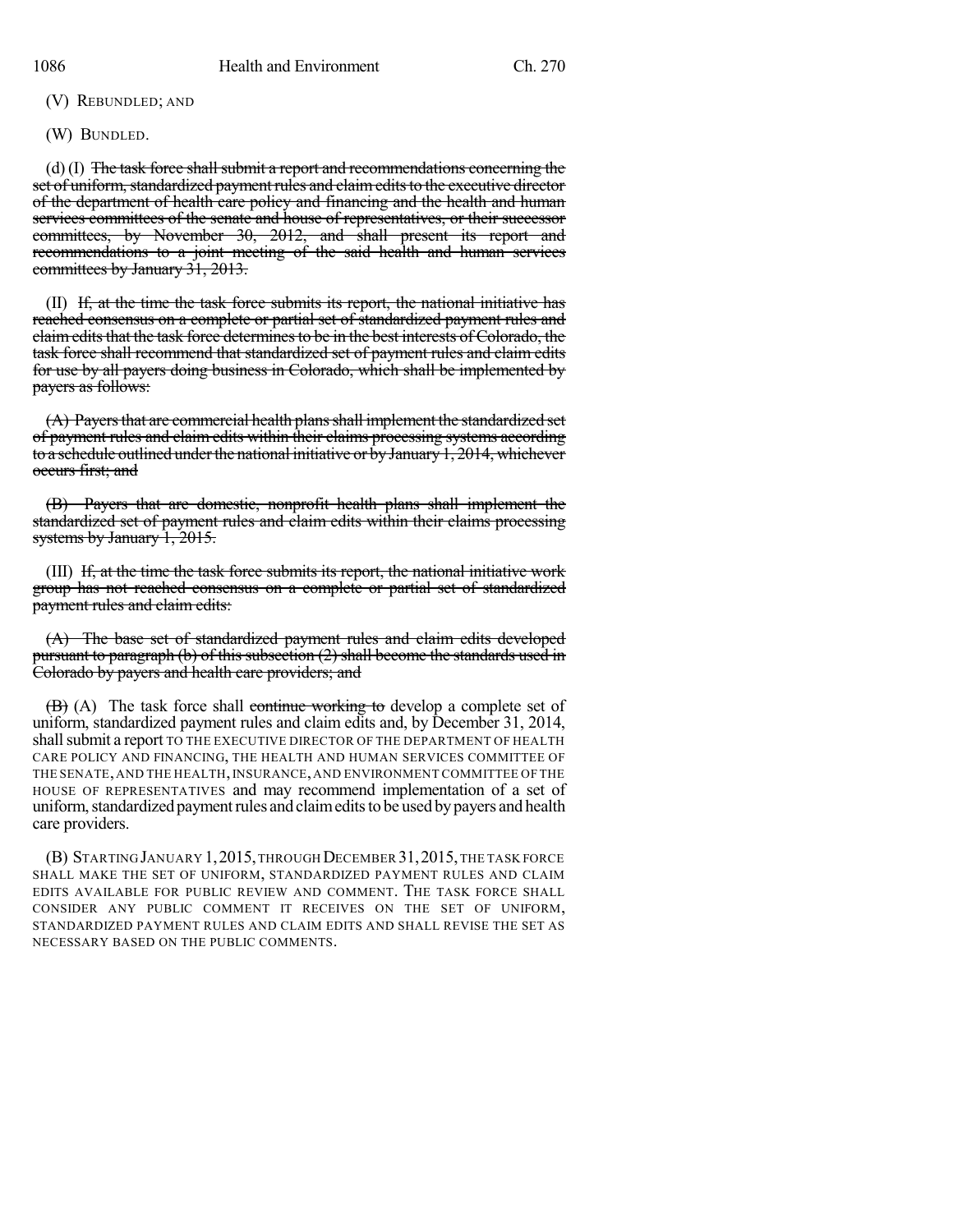## Ch. 270 Health and Environment 1087

(C) BY JANUARY 31, 2016, THE TASK FORCE SHALL SUBMIT A FINAL REPORT AND RECOMMENDATIONS REGARDING THE COMPLETE SET OF UNIFORM, STANDARDIZED PAYMENT RULES AND CLAIM EDITS TO THE EXECUTIVE DIRECTOR OF THE DEPARTMENT OF HEALTH CARE POLICY AND FINANCING, THE HEALTH AND HUMAN SERVICES COMMITTEE OF THE SENATE, AND THE HEALTH, INSURANCE, AND ENVIRONMENT AND PUBLIC HEALTH CARE AND HUMAN SERVICES COMMITTEES OF THE HOUSE OF REPRESENTATIVES.

(D) ON AND AFTER JANUARY 1, 2017, THE TASK FORCE OR ITS SUCCESSOR SHALL REVIEW AND UPDATE THE STANDARDIZED SET OF PAYMENT RULES AND CLAIM EDITS AND THE RECOMMENDATIONS SUBMITTED PURSUANT TO THIS PARAGRAPH (d) AT LEAST QUARTERLY AND BY DECEMBER 31, 2017, AND BY EACH DECEMBER 31 THEREAFTER, SHALL SUBMIT AN ANNUAL REPORT TO THE EXECUTIVE DIRECTOR OF THE DEPARTMENT OF HEALTH CARE POLICY AND FINANCING OR TO THE AGENCY RESPONSIBLE FOR OVERSEEING THE TASK FORCE OR ITS SUCCESSOR.

(IV.5) DURING THE 2016CALENDAR YEAR, THE TASK FORCE SHALL ASSIST USERS WITH QUESTIONS REGARDING THE SET OFUNIFORM,STANDARDIZED PAYMENT RULES AND CLAIM EDITS.

(V) (A) BY JANUARY 1, 2017, EXCEPT AS PROVIDED IN SUB-SUBPARAGRAPH (B) OF THIS SUBPARAGRAPH (V), ALL payers shall implement the standardized payment rules and claimedits developed pursuant to subparagraph (III) of this paragraph (d) as follows: IN PROCESSING MEDICAL CLAIMS AND SHALL IMPLEMENT UPDATED STANDARDIZED PAYMENT RULES AND CLAIM EDITS AT LEAST TWICE A YEAR.

 $(A)$  For payers that are commercial health plans, according to a schedule outlined in the task force recommendations or by January 1, 2016, whichever occurs first; and

(B) For payers that are domestic, nonprofit health plans, by January 1, 2017 UNLESS AUTHORIZED UNDER FEDERAL LAWS OR REGULATIONS, PLANS SUBJECT TO THE FEDERAL "EMPLOYEE RETIREMENT INCOME SECURITY ACT OF 1974", AS AMENDED, 29 U.S.C. SEC. 1001 ET SEQ., ARE NOT SUBJECT TO THE REQUIREMENTS OF THIS SECTION.

(8) THE EXECUTIVE DIRECTOR OF THE DEPARTMENT OF HEALTH CARE POLICY AND FINANCING SHALL WORK WITH THE FEDERAL DEPARTMENT OF HEALTH AND HUMAN SERVICES TO ENCOURAGE AND FACILITATE THE USE OF THE UNIFORM, STANDARDIZED PAYMENT RULES AND CLAIM EDITS ADOPTED IN THIS STATE AS THE MODEL FOR USE AND IMPLEMENTATION NATIONALLY.

**SECTION 2. Appropriation.** In addition to any other appropriation, there is hereby appropriated, out of any moneys in the general fund not otherwise appropriated, to the department of health care policy and financing, for the fiscal year beginning July 1, 2014, the sum of \$128,688, or so much thereof as may be necessary, for allocation to the task force established pursuant to section 25-37-106 (2),ColoradoRevised Statutes, for use in developing a standardized set of payment rules and claim edits related to the implementation of this act.

**SECTION 3. Act subject to petition - effective date.** This act takes effect at